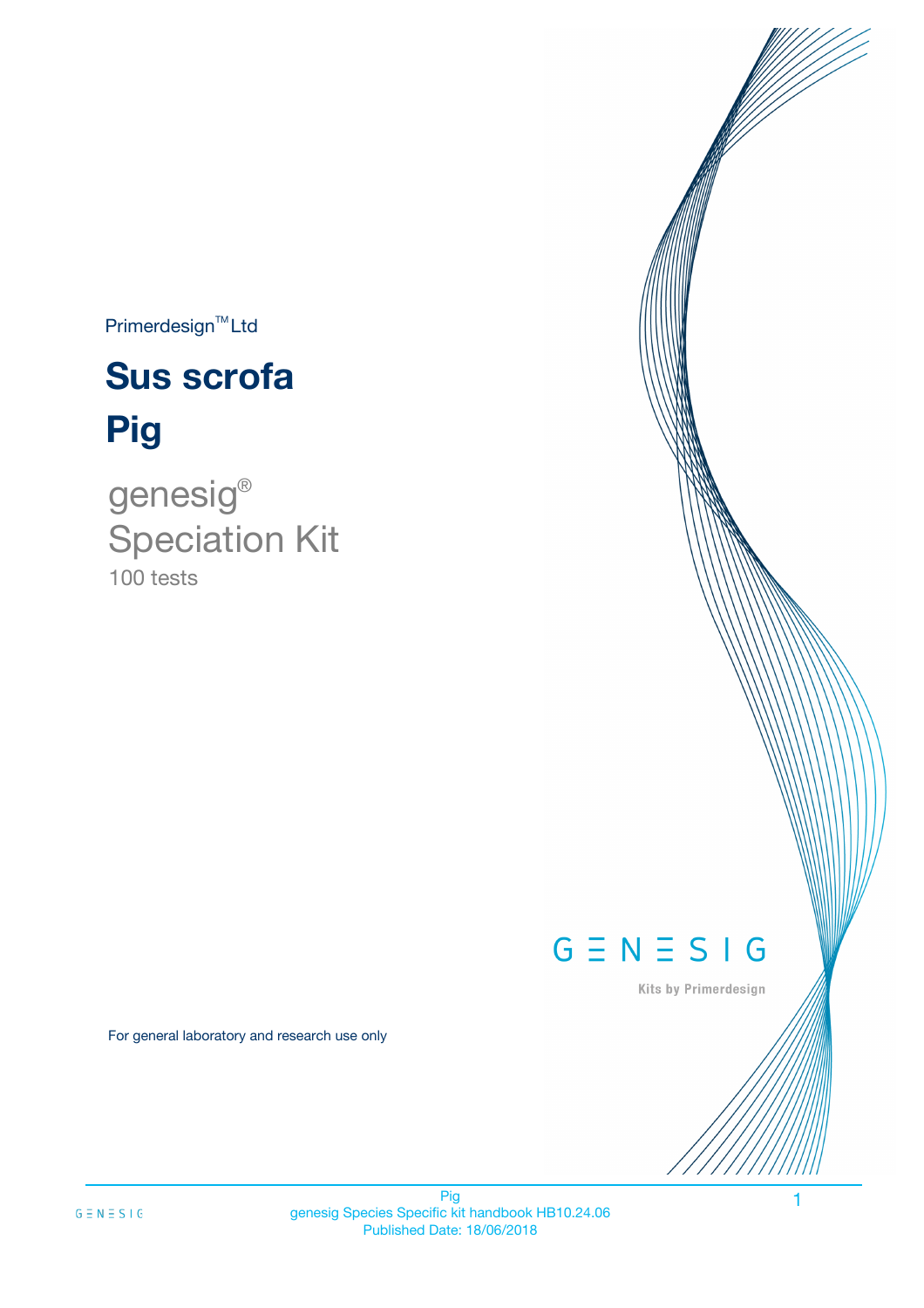# Principles of the test

### **Real-time PCR**

This kit provides a method for detecting Sus scrofa mitochondrial DNA in food samples. The kit is based on the PCR amplification of a unique species-specific tag present in the mitochondrial genome. The mitochondrial genome is an ideal target since it has been sequenced for many different species. This allows comprehensive bioinformatics analysis followed by careful design to ensure specific detection of the desired species whilst excluding detection of other related species. Furthermore, since there are multiple copies of each mitochondrial genome within each cell, the detection sensitivity for this kit is up to 100 times greater than that of a test which targets a single copy locus within the nuclear DNA genome.

PCR amplification is detected by means of a hydrolysis probe ("Taqman-style") which is degraded during PCR, releasing fluorescence. The fluorescence trace can be used to both detect and quantify the number of copies of Sus scrofa mitochondrial DNA present in the sample.

### **Positive control**

The kit provides a positive control template which should be used on every run to prove that your reaction conditions are working correctly. Please note the positive control template poses a significant risk of contamination and should be handled carefully in a separate post PCR environment.

### **Negative control**

To validate any positive findings a negative control reaction should be included every time the kit is used. For this reaction the RNase/DNase free water should be used instead of template. A negative result indicates that the reagents have not become contaminated while setting up the run.

#### **Internal extraction control**

When performing DNA extraction, it is often advantageous to have an exogenous source of DNA template that is spiked into the lysis buffer. This control DNA is then co-purified with the sample DNA and can be detected as a positive control for the extraction process. Successful copurification and qPCR for the control DNA also indicates that PCR inhibitors are not present at a high concentration.

A separate primer and probe mix are supplied with this kit to detect the exogenous DNA using qPCR. The primers are present at PCR limiting concentrations which allows multiplexing with the target sequence primers. Amplification of the control DNA does not interfere with detection of the Pig target DNA even when present at low copy number. The Internal control is detected through the VIC channel.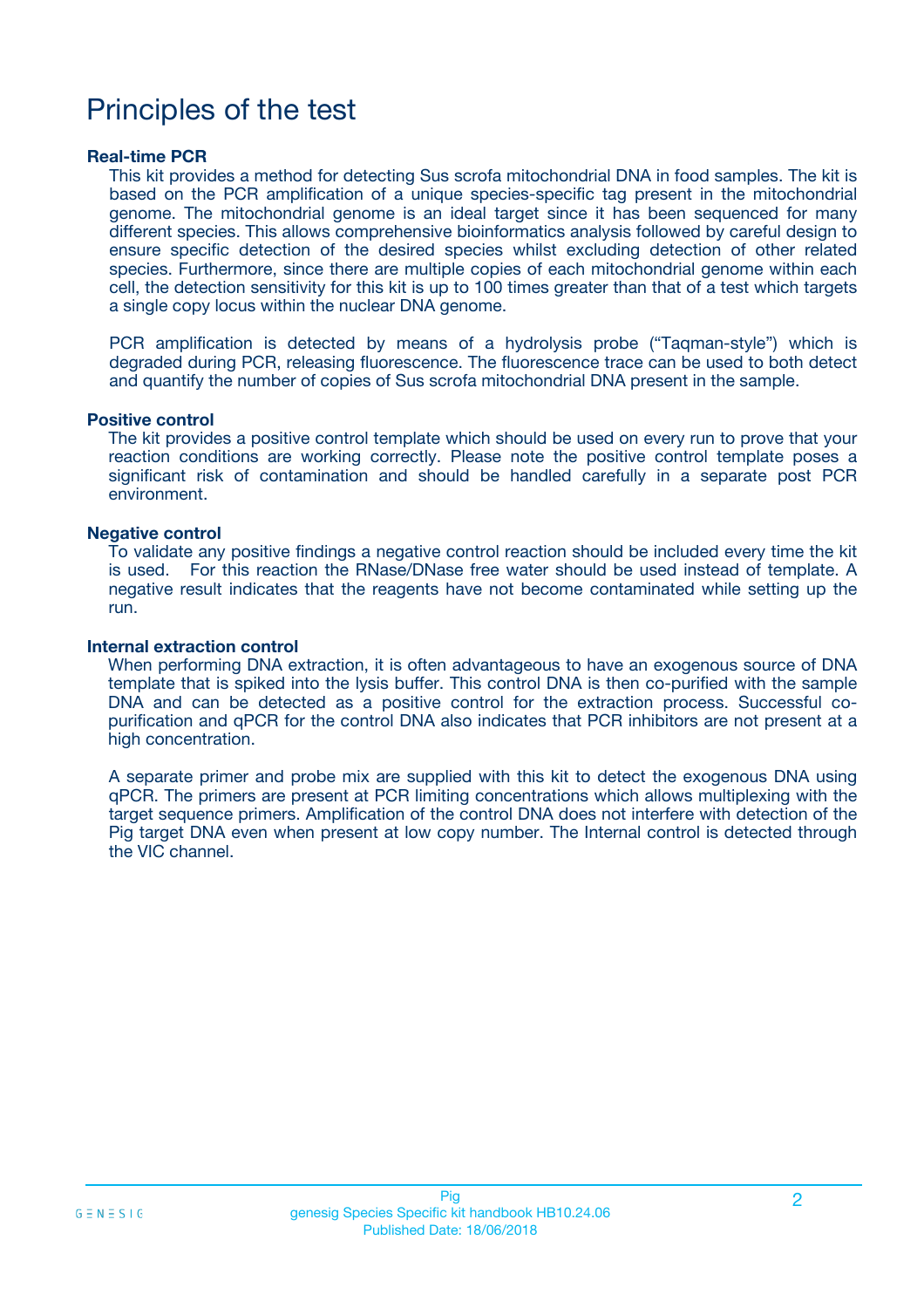### **Sensitivity**

Under optimal PCR conditions the kit provides exceptional sensitivity. Priming efficiency is guaranteed >95% and the kit can detect less than 100 copies of the target mtDNA. Assuming 50 copies of mtDNA per cell this equates to a detection sensitivity limit of 1-2 muscle cells within a sample.

### **Specificity**

The kit is designed to specifically detect Pig species that are relevant to the food industry and to give negative detection on other possible animal species.

If you have a query about the detection status of a specific species or sub-species please enquire: enquiry@primerdesign.co.uk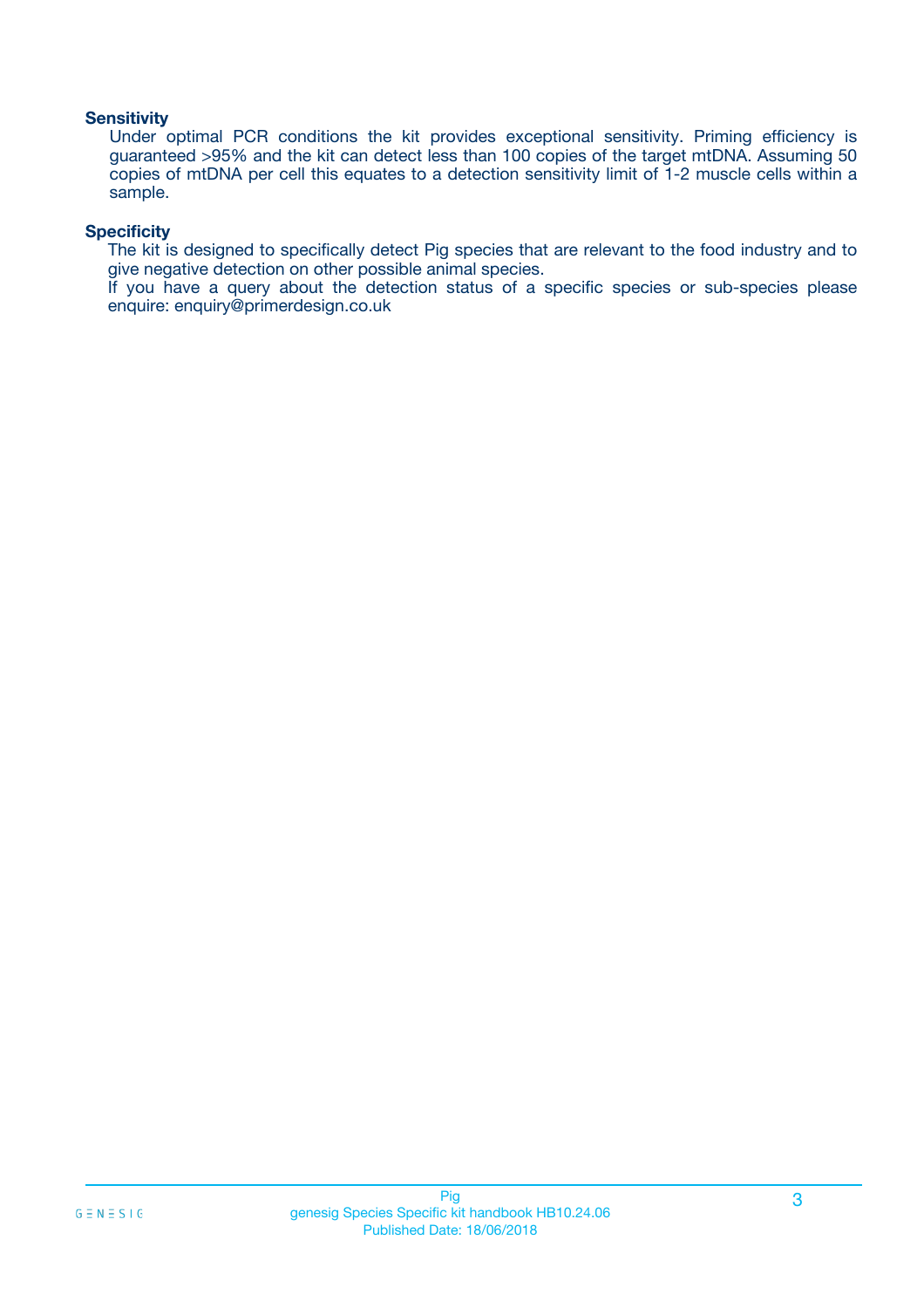# Kit contents

- **Sus scrofa specific primer/probe mix (BROWN)** FAM labelled
- **Sus scrofa positive control template (RED)**
- **Internal extraction control primer/probe mix (BROWN)** VIC labelled as standard
- **Internal extraction control DNA (BLUE)**
- **RNase/DNase free water (WHITE)** for resuspension of primer/probe mixes
- **Template preparation buffer (YELLOW)** for resuspension of internal control template and positive control template

# Reagents and equipment to be supplied by the user

### **Real-time PCR Instrument**

### **DNA extraction kit**

This kit is recommended for use with genesig Easy DNA/RNA extraction kit. However, it is designed to work well with all processes that yield high quality DNA with minimal PCR inhibitors.

### **oasig**TM **lyophilised or Precision**®**PLUS 2X qPCR Master Mix**

This kit is intended for use with oasig or PrecisionPLUS2X qPCR Master Mix.

### **Pipettors and Tips**

**Vortex and centrifuge**

### **Thin walled 1.5 ml PCR reaction tubes**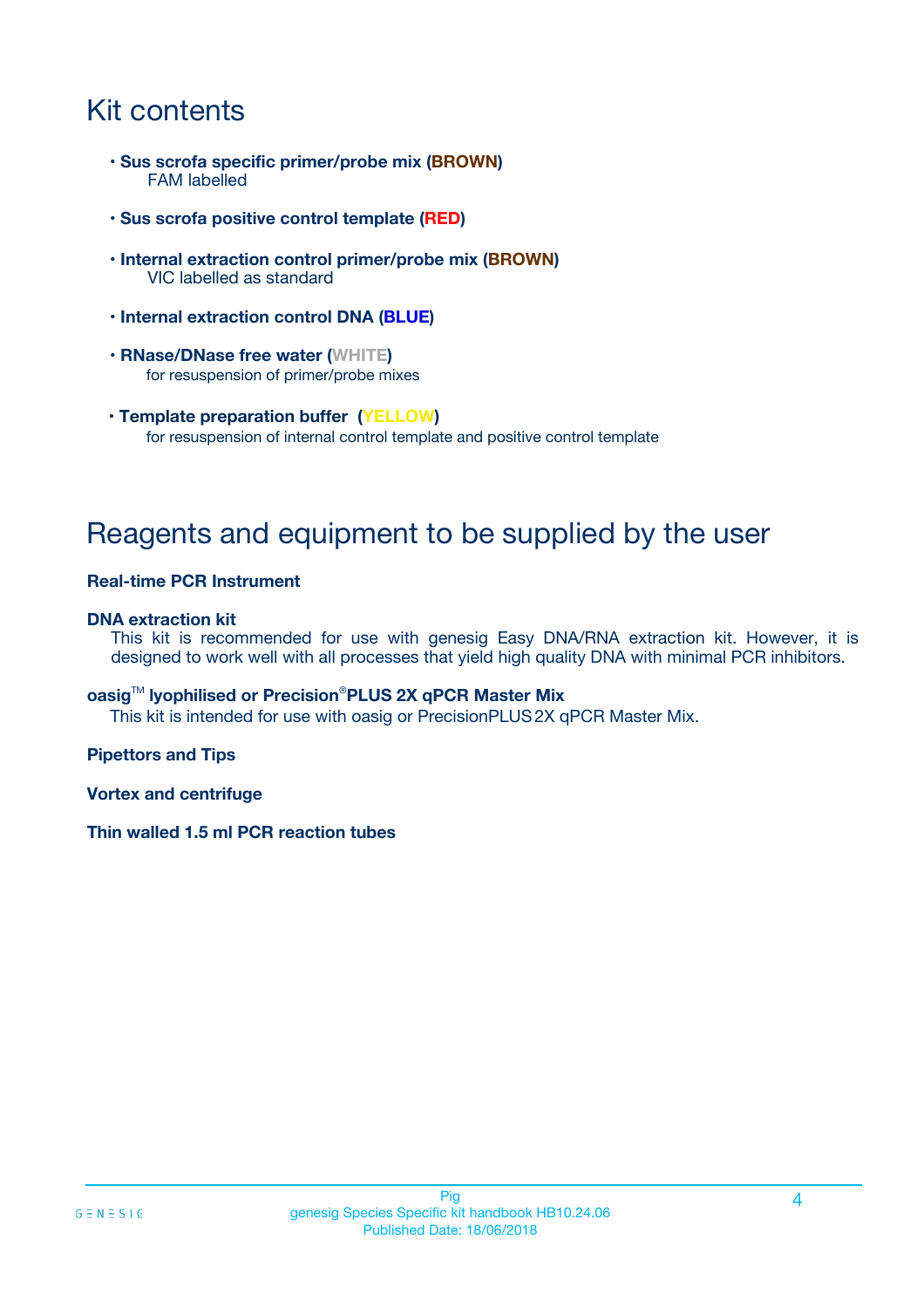### Kit storage and stability

This kit is stable at room temperature but should be stored at -20ºC on arrival. Once the lyophilised components have been resuspended they should not be exposed to temperatures above -20°C for longer than 30 minutes at a time and unnecessary repeated freeze/thawing should be avoided. The kit is stable for six months from the date of resuspension under these circumstances.

Primerdesign does not recommend using the kit after the expiry date stated on the pack.

### Suitable sample material

All kinds of sample material suited for PCR amplification can be used. Please ensure the samples are suitable in terms of purity, concentration, and DNA integrity (An internal PCR control is supplied to test for non specific PCR inhibitors). Always run at least one negative control with the samples. To prepare a negative control, replace the template DNA sample with RNase/DNase free water.

### Dynamic range of test

Under optimal PCR conditions genesig Sus scrofa detection kits have very high priming efficiencies of >95% and can detect less than 100 copies of target template.

## Notices and disclaimers

This product is developed, designed and sold for research purposes only. It is not intended for human diagnostic or drug purposes or to be administered to humans unless clearly expressed for that purpose by the Food and Drug Administration in the USA or the appropriate regulatory authorities in the country of use. During the warranty period Primerdesign genesig detection kits allow precise and reproducible data recovery combined with excellent sensitivity. For data obtained by violation to the general GLP guidelines and the manufacturer's recommendations the right to claim under guarantee is expired. PCR is a proprietary technology covered by several US and foreign patents. These patents are owned by Roche Molecular Systems Inc. and have been sub-licensed by PE Corporation in certain fields. Depending on your specific application you may need a license from Roche or PE to practice PCR. Additional information on purchasing licenses to practice the PCR process may be obtained by contacting the Director of Licensing at Roche Molecular Systems, 1145 Atlantic Avenue, Alameda, CA 94501 or Applied Biosystems business group of the Applera Corporation, 850 Lincoln Centre Drive, Foster City, CA 94404. In addition, the 5' nuclease assay and other homogeneous amplification methods used in connection with the PCR process may be covered by U.S. Patents 5,210,015 and 5,487,972, owned by Roche Molecular Systems, Inc, and by U.S. Patent 5,538,848, owned by The Perkin-Elmer Corporation.

# **Trademarks**

Primerdesign™ is a trademark of Primerdesign Ltd.

genesig $^\circledR$  is a registered trademark of Primerdesign Ltd.

The PCR process is covered by US Patents 4,683,195, and 4,683,202 and foreign equivalents owned by Hoffmann-La Roche AG. BI, ABI PRISM® GeneAmp® and MicroAmp® are registered trademarks of the Applera Genomics (Applied Biosystems Corporation). BIOMEK® is a registered trademark of Beckman Instruments, Inc.; iCycler™ is a registered trademark of Bio-Rad Laboratories, Rotor-Gene is a trademark of Corbett Research. LightCycler™ is a registered trademark of the Idaho Technology Inc. GeneAmp®, TaqMan® and AmpliTaqGold® are registered trademarks of Roche Molecular Systems, Inc., The purchase of the Primerdesign reagents cannot be construed as an authorization or implicit license to practice PCR under any patents held by Hoffmann-LaRoche Inc.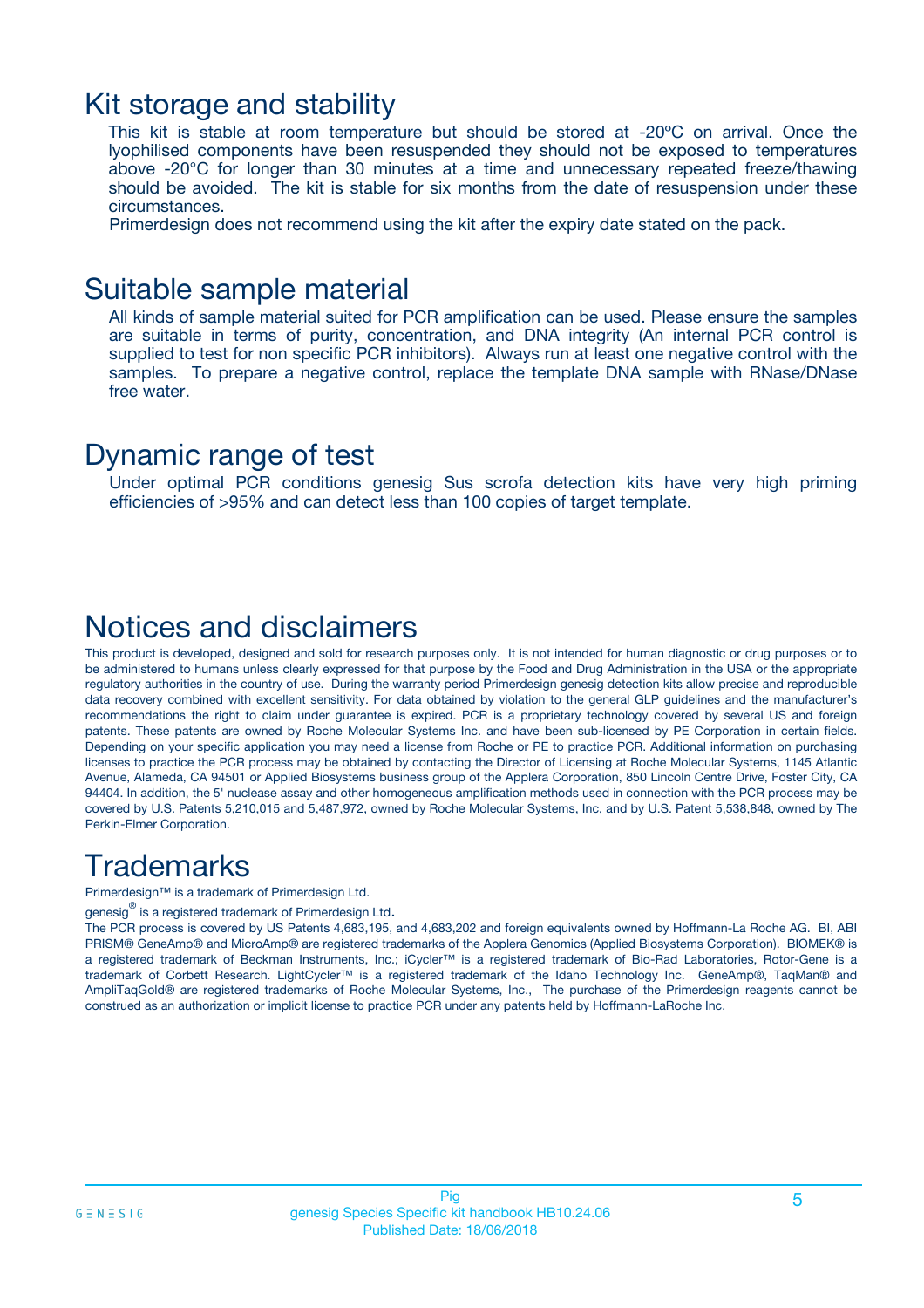# Resuspension protocol

To minimize the risk of contamination with foreign DNA, we recommend that all pipetting be performed in a PCR clean environment. Ideally this would be a designated PCR lab or PCR cabinet. Filter tips are recommended for all pipetting steps.

### **1. Pulse-spin each tube in a centrifuge before opening.**

This will ensure lyophilised primer and probe mix is in the base of the tube and is not spilt upon opening the tube.

**2. Resuspend the primer/probe mixes in the RNase/DNase free water supplied according to the table below:**

To ensure complete resuspension, vortex each tube thoroughly.

| Component - resuspend in water                       |        |  |
|------------------------------------------------------|--------|--|
| <b>Pre-PCR pack</b>                                  |        |  |
| Sus scrofa primer/probe mix (BROWN)                  | 110 µl |  |
| Internal extraction control primer/probe mix (BROWN) | 165 ul |  |

### **3. Resuspend the internal control template and positive control template in the template preparation buffer supplied, according to the table below:**

To ensure complete resuspension, vortex the tube thoroughly.

| Component - resuspend in template preparation buffer |             |  |
|------------------------------------------------------|-------------|--|
| <b>Pre-PCR heat-sealed foil</b>                      |             |  |
| Internal extraction control DNA (BLUE)               | $500$ $\mu$ |  |
| <b>Post-PCR heat-sealed foil</b>                     |             |  |
| Sus scrofa Positive Control Template (RED) *         |             |  |

\* This component contains high copy number template and is a VERY significant contamination risk. It must be opened and handled in a separate laboratory environment, away from the other components.

# DNA extraction

The internal extraction control DNA can be added either to the DNA lysis/extraction buffer or to the DNA sample once it has been resuspended in lysis buffer.

**DO NOT add the internal extraction control DNA directly to the unprocessed biological sample as this will lead to degradation and a loss in signal.**

- **1. Add 4µl of the Internal extraction control DNA (BLUE) to each sample in DNA lysis/extraction buffer per sample.**
- **2. Complete DNA extraction according to the manufacturers protocols.**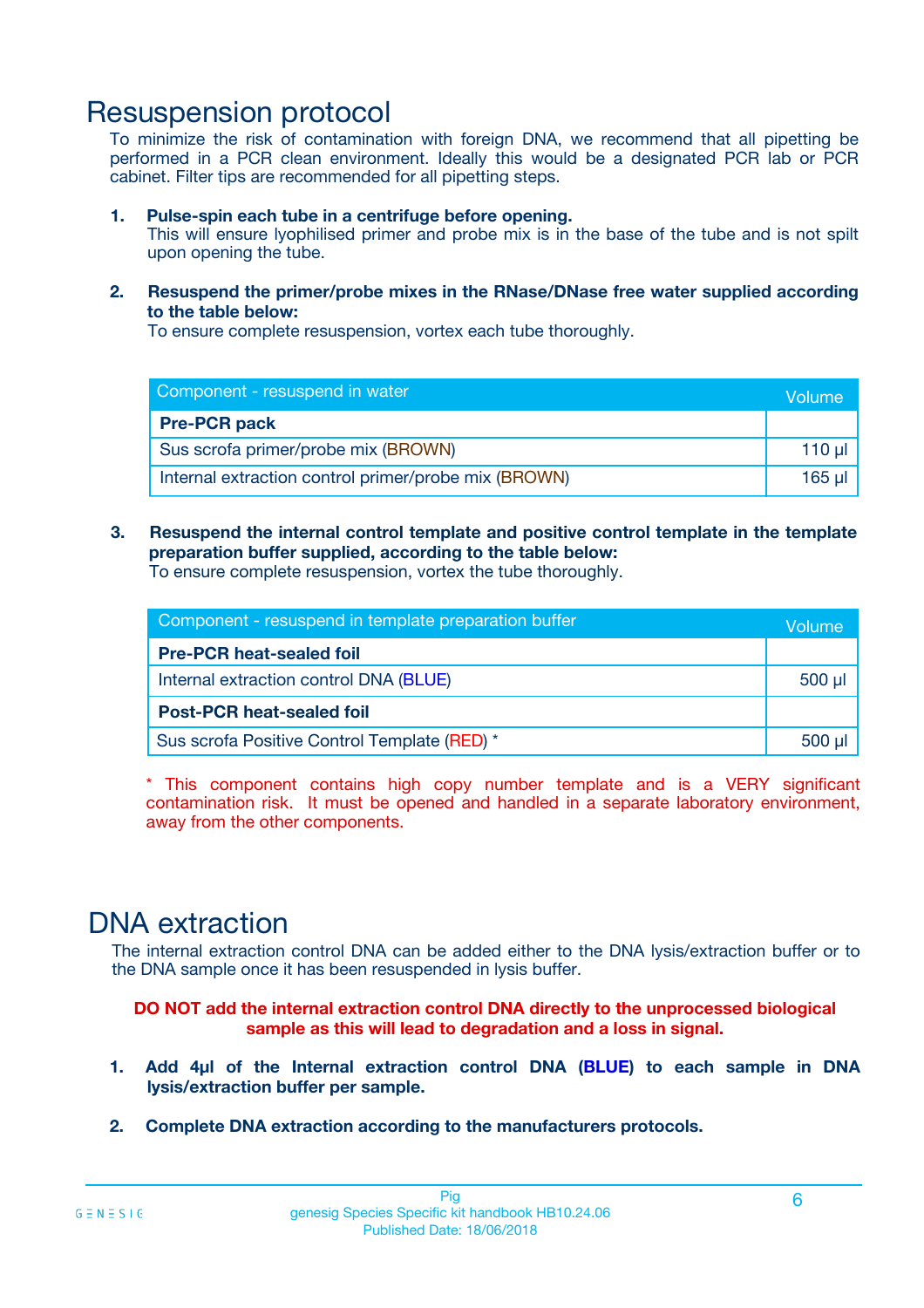# qPCR detection protocol

**1. For each DNA sample prepare a reaction mix according to the table below:** Include sufficient reactions for positive and negative controls.

| Component                                            | Volume         |
|------------------------------------------------------|----------------|
| oasig or PrecisionPLUS 2X qPCR Master Mix            | $10 \mu$       |
| Sus scrofa primer/probe mix (BROWN)                  | 1 µI           |
| Internal extraction control primer/probe mix (BROWN) | 1 µI           |
| <b>RNase/DNase free water (WHITE)</b>                | 3 <sub>µ</sub> |
| <b>Final Volume</b>                                  | 15 ul          |

- **2. Pipette 15µl of each mix into individual wells according to your qPCR experimental plate set up.**
- **3. Pipette 5µl of DNA template into each well, according to your experimental plate set up.** To obtain a strong signal, the ideal concentration of DNA is 1-3ng/µl. The concentration should not exceed 5ng/µl. Substitute sample DNA for RNase/DNase free water as a negative control. Substitute sample DNA for positive control template as a positive control.

# qPCR amplification protocol

Amplification conditions using oasig or PrecisionPLUS 2X qPCR Master Mix.

|             | <b>Step</b>       | <b>Time</b>     | Temp           |
|-------------|-------------------|-----------------|----------------|
|             | Enzyme activation | 2 min           | 95 °C          |
| Cycling x50 | Denaturation      | 10 <sub>s</sub> | 95 $\degree$ C |
|             | DATA COLLECTION * | 60 s            | 60 °C          |

\* Fluorogenic data should be collected during this step through the FAM and VIC channels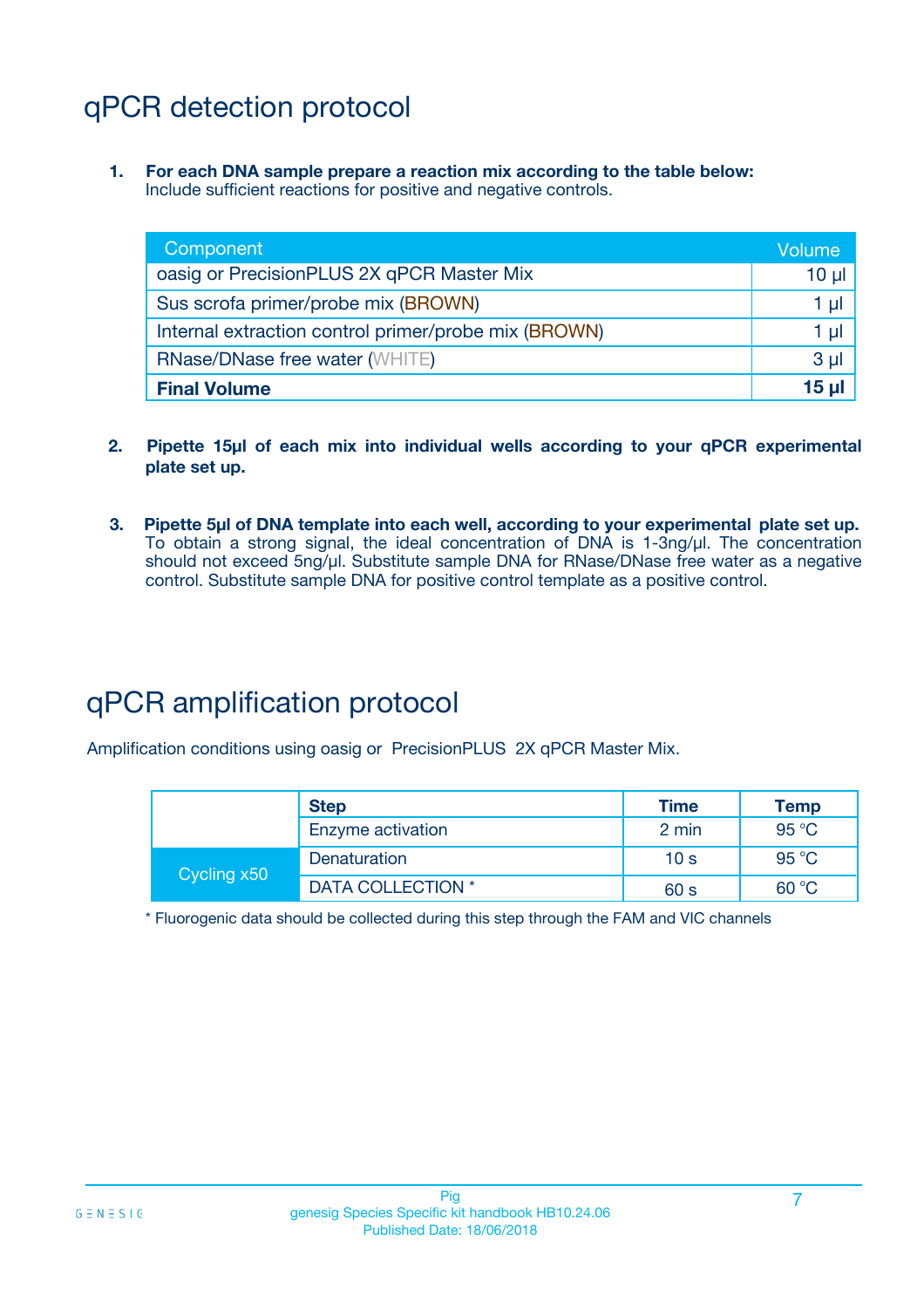# Interpretation of results

For interpretation when speciation kit used independently of the universal meat or fish kit

| <b>Target</b><br>(FAM) | <b>Internal</b><br>control<br>(VIC) | <b>Positive</b><br>control | <b>Negative</b><br>control | Interpretation                                        |
|------------------------|-------------------------------------|----------------------------|----------------------------|-------------------------------------------------------|
| $\leq 35$              | $+ 1 -$                             | ÷                          |                            | <b>POSITIVE RESULT</b>                                |
| $> 35$ or -            | ÷                                   | ÷                          |                            | <b>NEGATIVE RESULT</b>                                |
|                        |                                     |                            |                            |                                                       |
| $+ 1 -$                | $+ 1 -$                             | ÷                          | $\leq 35$                  | <b>EXPERIMENT FAILED</b><br>due to test contamination |
| $+ 1 -$                | $+ 1 -$                             | ٠                          | > 35                       | $\star$                                               |
| $> 35$ or -            |                                     | ÷                          |                            | <b>SAMPLE PREPARATION FAILED</b>                      |
|                        |                                     |                            |                            | <b>EXPERIMENT FAILED</b>                              |

Positive control template (**RED**) is expected to amplify between Cq 16 and 23. Failure to satisfy this quality control criterion is a strong indication that the experiment has been compromised.

\*Where the test sample is positive and the negative control is positive with a  $Ca > 35$ , the sample must be reinterpreted based on the relative signal strength of the two results:



If the sample amplifies  $> 5$  Cq earlier than the negative control then the sample should be reinterpreted (via the table above) with the negative control verified as negative.

Sample  $/$  / Negative control  $\Delta$ Ca < 5 **INCONCLUSIVE** 

If the sample amplifies  $< 5$  Cq earlier than the negative control then the positive sample result is invalidated and the result should be determined inconclusive due to test contamination. The test for this sample should be repeated.

### **Internal PCR control**

The Cq value obtained with the internal control will vary significantly depending on the extraction efficiency, the quantity of DNA added to the PCR reaction and the individual machine settings. Cq values of  $28\pm3$  are within the normal range. When amplifying a Pig sample with a high genome copy number, the internal extraction control may not produce an amplification plot. This does not invalidate the test and should be interpreted as a positive experimental result.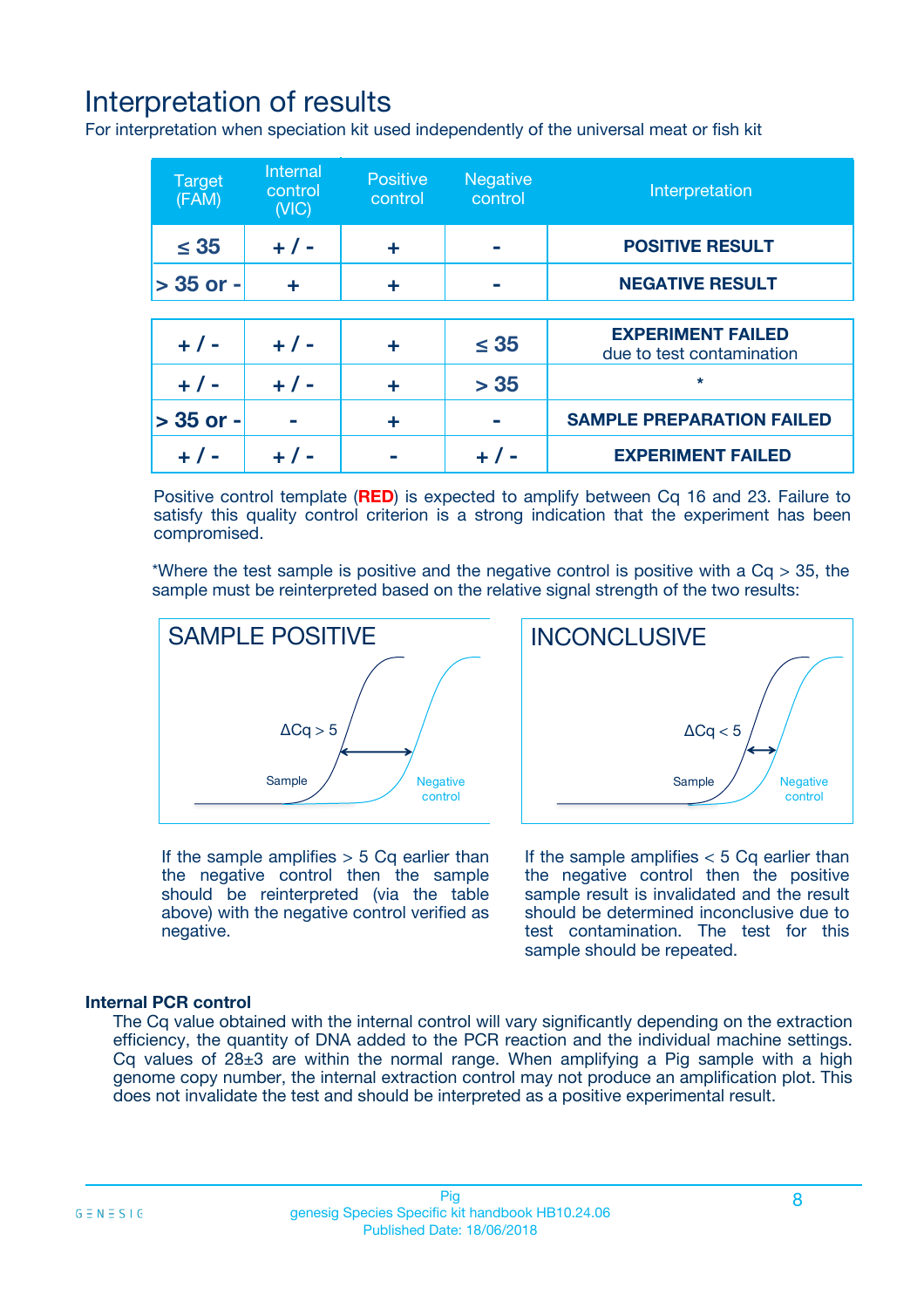# Interpretation of results

For interpretation when speciation kit used in conjunction with the universal meat or fish kit

| <b>Target</b><br>(FAM) | Internal<br>control<br>(NIC) | <b>Universal</b><br>signal<br>(FAM) | Positive<br>control<br>(Target &<br><b>Universal</b><br>signal) | <b>Negative</b><br>control<br>(Target<br>only) | Interpretation                                                              |
|------------------------|------------------------------|-------------------------------------|-----------------------------------------------------------------|------------------------------------------------|-----------------------------------------------------------------------------|
| ÷                      | $+$ / -                      | ÷                                   | ÷                                                               |                                                | <b>POSITIVE RESULT</b><br>calculate species %<br>and check test sensitivity |
|                        | ٠                            | ÷                                   | ÷                                                               |                                                | <b>NEGATIVE RESULT</b>                                                      |
|                        |                              |                                     |                                                                 |                                                |                                                                             |
|                        |                              | ÷                                   | ÷                                                               |                                                | <b>SAMPLE FAILED</b><br>repeat test                                         |
| ÷                      | $+ 1 -$                      |                                     | ÷                                                               |                                                | <b>SAMPLE FAILED</b><br>repeat test                                         |
| $+/-$                  | $+$ / -                      | $+/-$                               | ÷                                                               | $\leq 35$                                      | <b>EXPERIMENT FAILED</b><br>due to test contamination                       |
| $+ 1 -$                | $+$ / -                      | $+ 1 -$                             | ÷                                                               | > 35                                           | $\star$                                                                     |
|                        | ÷                            |                                     | ÷                                                               |                                                | <b>NO ANIMAL DNA DETECTED</b>                                               |
|                        |                              |                                     | ÷                                                               |                                                | <b>SAMPLE PREPARATION FAILED</b>                                            |
| $+  / -$               | $+ 1 -$                      |                                     |                                                                 |                                                | <b>EXPERIMENT FAILED</b>                                                    |

Positive control template (**RED**) is expected to amplify between Cq 16 and 23. Failure to satisfy this quality control criterion is a strong indication that the experiment has been compromised

\*Where the test sample is positive and the negative control is positive with a  $Cq > 35$ , the sample must be reinterpreted based on the relative signal strength of the two results:



If the sample amplifies  $> 5$  Cq earlier than the negative control then the sample should be reinterpreted (via the table above) with the negative control verified as negative.



If the sample amplifies  $< 5$  Cq earlier than the negative control then the positive sample result is invalidated and the result should be determined inconclusive due to test contamination. The test for this sample should be repeated.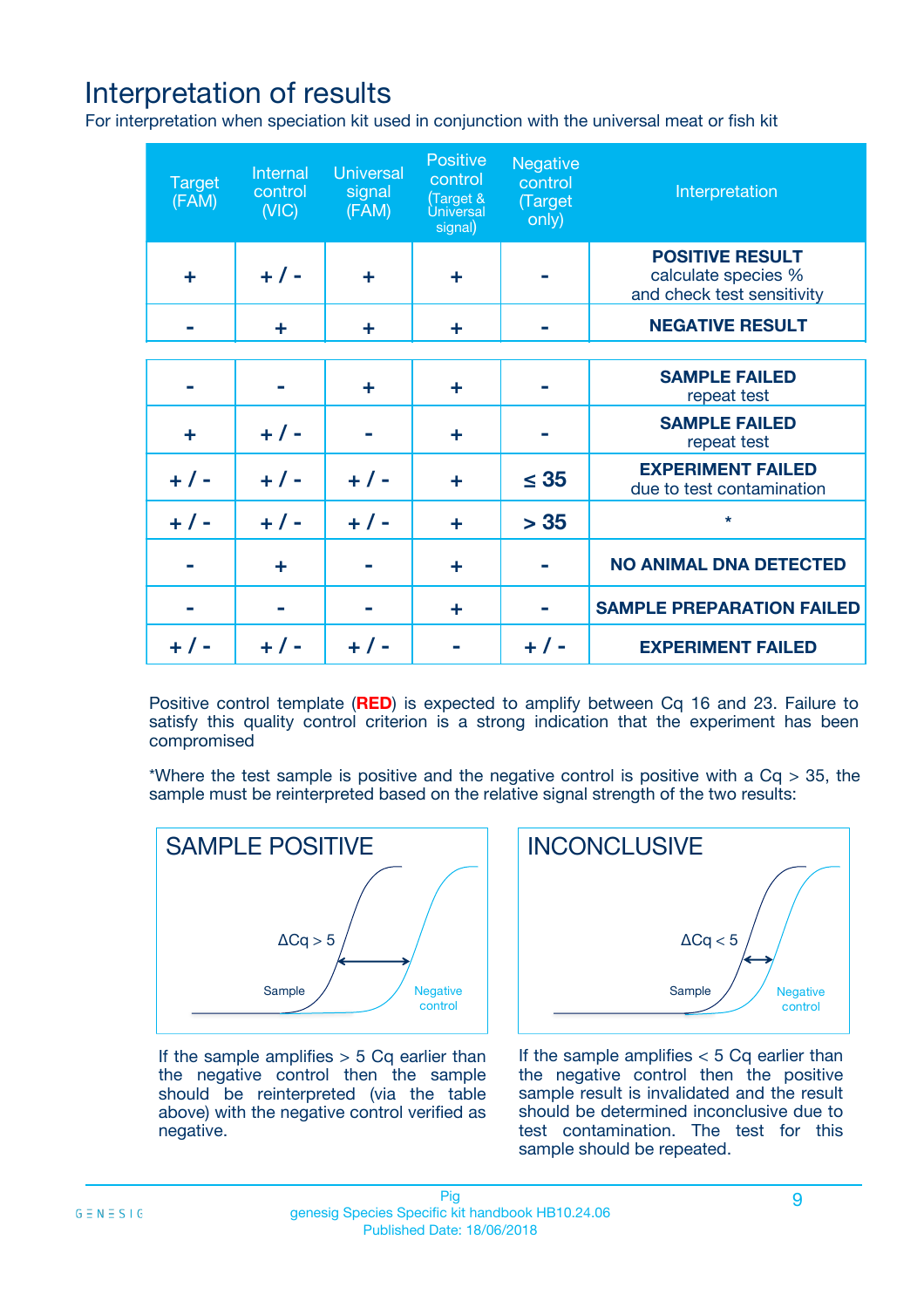### **Calculating species %**

(n.b. a Microsoft Excel applet for automatic % calculation is available free of charge. Contact support@primerdesign.co.uk to request)

Species % =  $(2^{\wedge}$ -[(Cq Sus scrofa [SAMPLE] – Cq Sus scrofa [+ve control]) - (Cq Universal meat [SAMPLE] – Cq Universal meat [+ve control] )]) x 100

Worked example: test gives following Cq values:

Sus scrofa test on sample: 24.1 Sus scrofa test on positive control DNA: 23.5 Universal meat test on sample: 22.2 Universal meat test on positive control DNA: 22.4

Sus scrofa $% =$ 

 $(2^{\wedge}-(24.1-23.5)-(22.2-22.4))) \times 100 =$ 

 $(2^{\wedge}$  -((0.6) - (-0.2)))  $\times$  100 =

(2^ -0.8) x 100 = **57.4%**

n.b. In rare circumstances, some samples may produce a speciation % greater then 100. This is usually due to the presence of PCR inhibition affecting the multiplex reaction and should be reported as 100%. If the reported speciation is greater than 400% then the level of PCR inhibition is likely too great for accurate speciation reporting. Samples such as these should be re-extracted with extra washes to remove PCR inhibitors.